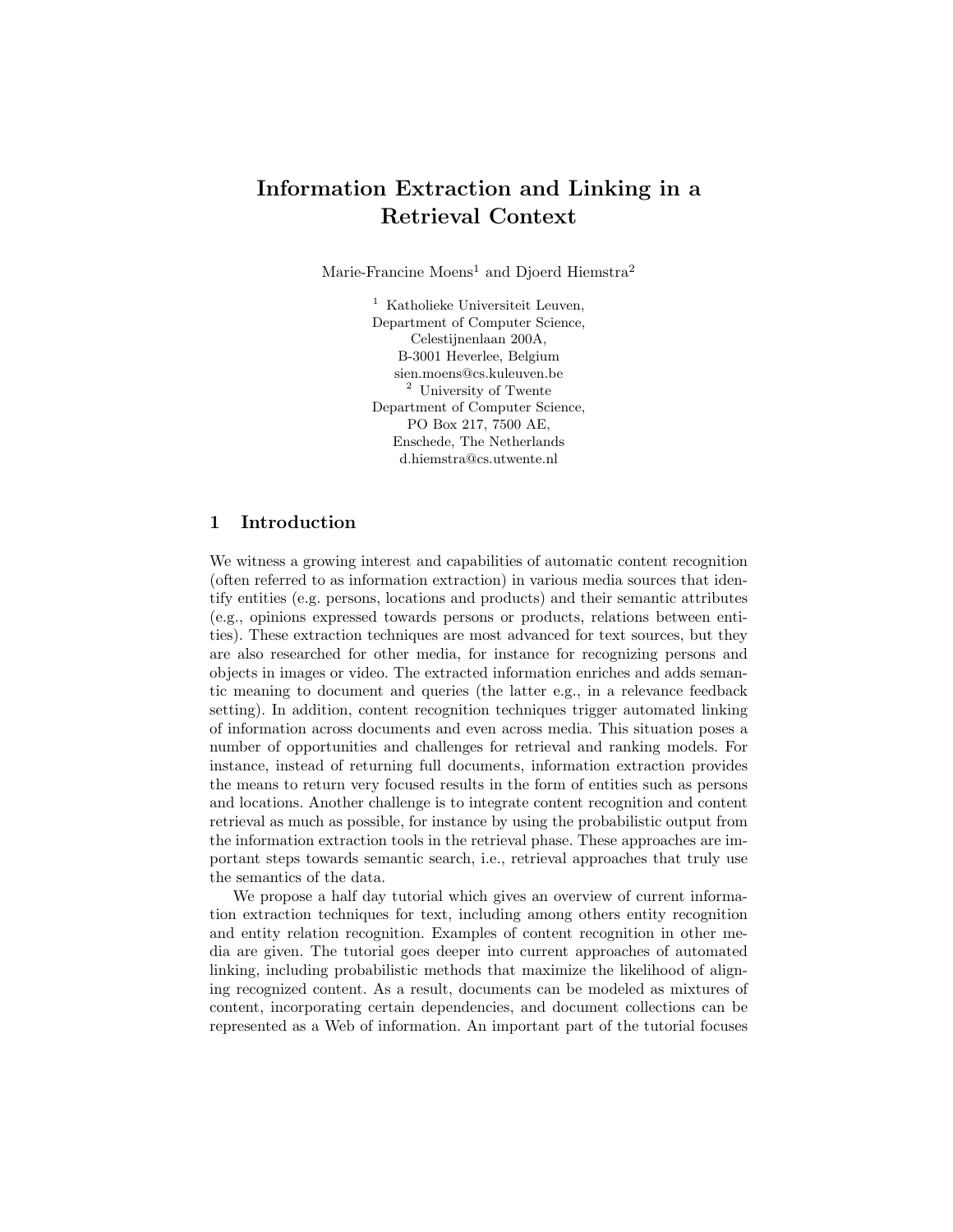on retrieval models and ranking functions that use results of the information extraction. We explain the use of probabilistic models, more specifically relevance language models for entitity retrieval, graph models and probabilistic random walk models for entity retrieval, and extensions of models to handle noisy entity recognition or noisy concept recognition. The tutorial includes several motivating examples and applications among which are expert search using output from named entity tagging, connecting names to faces in videos for person search using output from named entity tagging and face detection, video search using output from concept detectors, and spoken document retrieval using speech lattices and posterior probabilities of recognized words. The examples will be combined in a larger case study: Retrieval of news broadcast video.

## 2 Goals and outcome

The tutorial's main goal is to give the participants a clear and detailed overview of content modeling approaches and tools, and the integration of their results into ranking functions. A small set of integrated and interactive exercises will sharpen the understanding by the audience. By attending the tutorial, attendants will:

- Acquire an understanding of current information extraction, topic modeling and entity linking techniques;
- Acquire an understanding of ranking models in information retrieval;
- Be able to integrate the (probabilistic) content models into the ranking models;
- Be able to choose a model for retrieval that is well-suited for a particular task and to integrate the necessary content models.

## 3 Course content

The tutorial will consists of the following parts:

- 1. Motivation: developments in content recognition (computational linguistics, computer vision, audio processing), possibilities of automatically linking equivalent content, potential for information access and retrieval, introduction to the applications (by Moens);
- 2. Probability theory, notations, and basic concepts including language models and the Robertson/Sparck-Jones probabilistic model. (by Hiemstra);
- 3. Emerging information extraction and linking techniques that semantically enrich the data sources (mainly text): named entity recognition, cross-document co-reference resolution, entity linking, expectation maximization, probabilistic topic models, event linking while not neglecting the natural language characteristics (e.g. POS, shallow parsing) used and the content representations (by Moens);
- 4. Ranking models: extensions of ranking models for entity search and noisy concept recognition, amongst others: relevance models, random walk models, and extended probabilistic models; (by Hiemstra)

<sup>2</sup> Marie-Francine Moens and Djoerd Hiemstra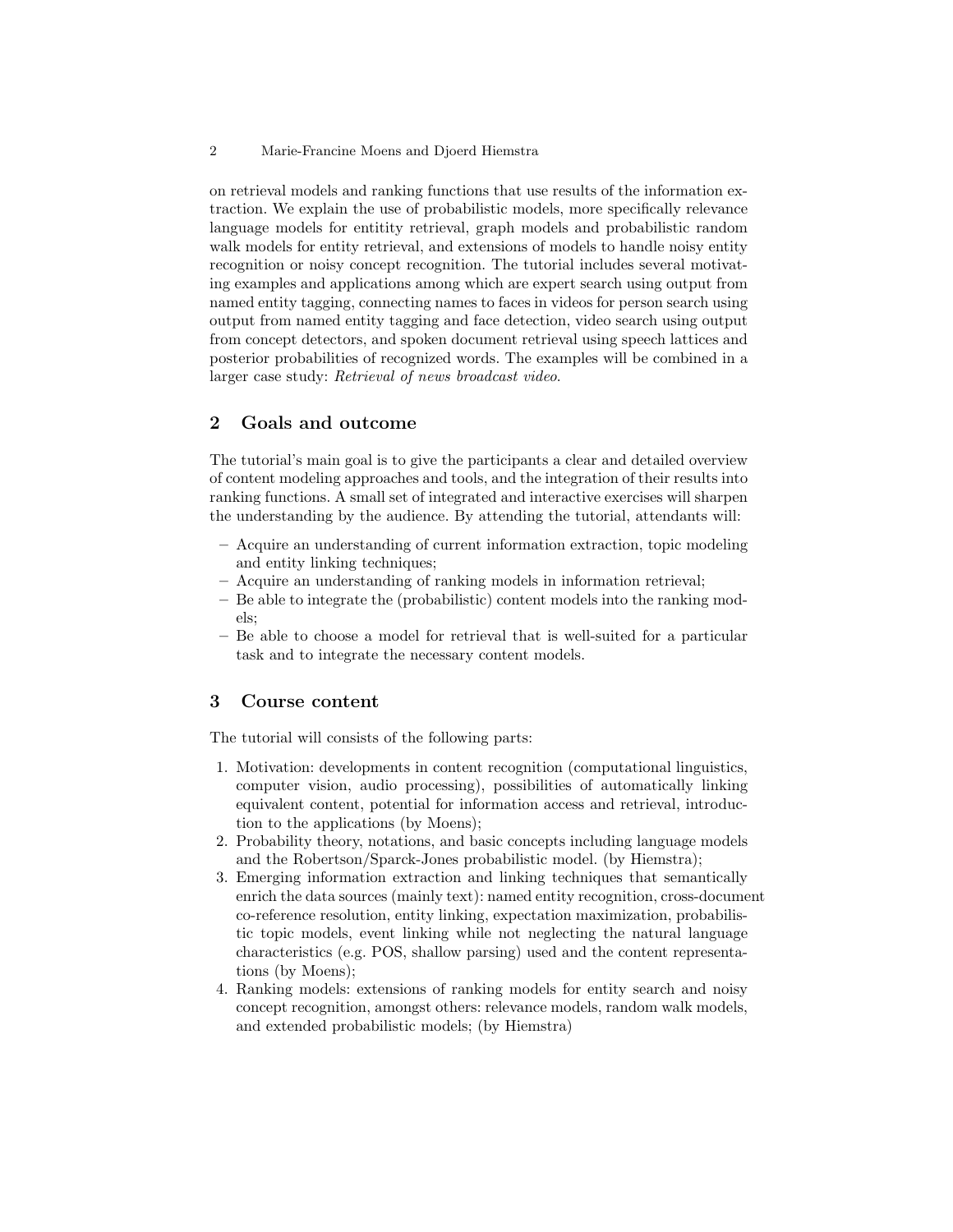5. Case study: Retrieval of news broadcast video. Recognizing names of persons and locations, recognizing concepts such as faces and aligning person names to faces. Using noisy annotations to search for videos (by Moens and Hiemstra).

Part 1 and 2 are treated together as one course part. These parts take about 20 minutes each to get all participants on the same level of basic knowledge of content recognition andretrieval models. Combined approaches will be presented in Part 3 and Part 4. Each of the four parts will take about 45 minutes (depending on the organization's tutorial schedule), with breaks in between. The case study will consist of discussions and exercises in which the tutorial participants will discuss and apply the lessons learned.

### 4 Course material

Handouts of slides, and a detailed bibliography will be available for the participants of the tutorial. If needed, for instance based on discussions on site, additional information will be made available on the World Wide Web.

## 5 Tutorial audience

The tutorial is aimed at students, teachers, academic and company researchers who want to gain an understanding of current information extraction technologies that automatically enrich text and multimedia data with semantics, the integration of the extraction technologies into ranking models for information retrieval, and of several existing retrieval applications. As such, the tutoral might also be relevant for developers of Semantic Web applications.

## 6 Biographies

Marie-Francine Moens is associate professor at the Department of Computer Science of the Katholieke Universiteit Leuven, Belgium. She holds a Ph.D. degree in Computer Science (1999) from this university. She currently leads a research team of 2 postdoctoral fellows and 8 doctoral students, and is currently coordinator of or partner in 7 European research projects in the fields of information retrieval and text mining. Her main interests are in the domain of automated content retrieval from texts with a strong emphasis on probabilistic content models obtained through machine learning techniques. Since 2001 she teaches the course Text Based Information Retrieval and since 2009 she partly teaches the courses Natural Language Processing and Current Trends in Databases at K.U.Leuven. In 2008 she lectured the course Text Mining, Information and Fact Extraction at RuSSIR'2008: the 2nd Russian Summer School in Information Retrieval. She has (co-)authored more than 130 research papers in the field of IR and text analysis, and is author of two monographs published in the Springer International